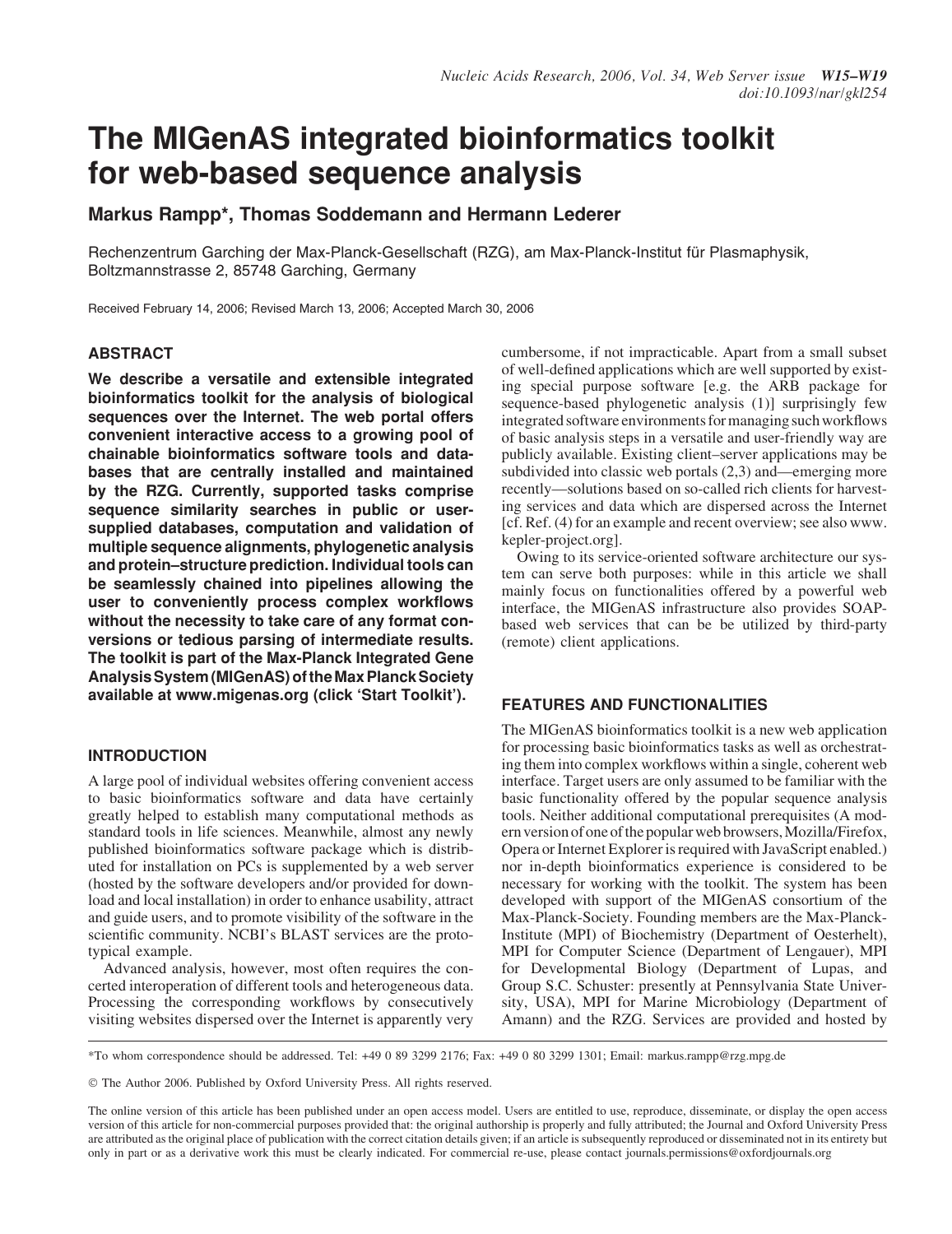the Garching Computing Centre of the Max-Planck-Society (RZG), which maintains all software, hardware and data related to the MIGenAS toolkit.

#### Technology

Emphasis has been placed on designing a scalable and extensible, object-oriented software architecture (based on the Java2 Enterprise Edition platform). Details about architecture, design and implementation are described in Ref. (5). With a web application and web services as the main client interfaces a broad spectrum of use cases can be covered ranging from interactive, web-based workflow processing to the integration of (web) services into sophisticated remote applications.

In order to ensure privacy and security for users all communications are handled via the https protocol. Upon start of a new session with the MIGenAS toolkit (via anonymous login 'Guest') the user gets redirected to the secure (SSL/TLS encryption) https communication port. The web portal's identity is authenticated by a certificate issued by the Max-Planck Certificate Authority ([http://ca.mpg.de](http://ca.mpg.de/)/).

#### Tools

The web application supports the main categories of classic bioinformatics tasks (see Table 1). We have opted for a manageable selection of packages for each functional category rather than providing an anonymous collection of a large number of tools. Packages are carefully selected according to their performance, circulation and computational efficiency. New tools are scheduled for integration on request.

#### **Databases**

For efficient access by the MIGenAS server the following FASTA nucleic and amino acid sequence databases are mirrored locally at RZG with at least a weekly update interval (links to original resources are stated within parentheses): nr, env\_nr, nt, sts, ESTs (www.ncbi.nih.gov), Swiss-Prot, TrEMBL (www.uniprot.org), PIR-NREF (pir.georgetown. edu), PDB (www.rcsb.org) and KEGG GENES (www.genome. ad.jp). A complete and up-to-date collection of organism-specific FASTA databases of the completed microbial genomes from

Table 1. Overview of function categories with all tools currently supported by the MIGenAS toolkit

| Sequence<br>similarity<br>search | Multiple<br>sequence<br>alignment      | Phylogeny/<br>classification | Structure<br>prediction |
|----------------------------------|----------------------------------------|------------------------------|-------------------------|
| NCBI-BLAST (6)                   | ClustalW $(7)$                         | PHYLIP (8)                   | Arby $(9)$              |
| HHSearch (10)                    | DIALIGN $2(11)$                        | seqboot                      | JNet $(12)$             |
| HMMer(13)                        | MUSCLE (14)                            | protdist,<br>neighbor        | PsiPred $(15)$          |
| PSI-BLAST (6)                    | <b>PCMA</b> (16)                       | consense                     | Signal $P(17)$          |
| <b>HMMAccel</b>                  | POA (18)                               | drawgram                     | TMHMM (19)              |
|                                  | $T-Coffee(20)$<br>Blammer,<br>CluCheck | CLANS (21)                   | MODELLER (22)           |

An up-to-date list of tools (and databases) with links to detailed documentation is maintained on the MIGenAS web portal. The tools named 'HMMAccel' (for performing accelerated HMMer searches; Frickey & Söding), 'Blammer' (for aligning BLAST hit sequences; Frickey & Lupas) and 'CluCheck' (for automatic assessment of alignment quality; Frickey & Lupas) are not yet published. NCBI is available together with a number of eukaryotic genomes. Clustered EST sequences are provided as FASTA databases for Homo sapiens, Mouse and Drosophila (<http://> genenest.molgen.mpg.de/). In addition, HMM libraries based on Pfam-A ([http://pfam.wustl.edu/\)](http://pfam.wustl.edu/) can be searched. Uploading of user-supplied sequence databases is supported by the majority of tools. Such (private) data are not visible outside of the user's session.

#### Basic user interface

The essential user interaction occurs in the large, central part of the web portal which displays the forms prompting the user for input data and parameters and renders the output of completed computations (Figures 1 and 2). The set of supported tools is arranged in a hierarchical tabbed structure. The user navigates between tools by first selecting the tab with the corresponding tool category and then clicking the particular tool. Basic controls for working with a tool are located in the narrow horizontal bar shown at the top of the page. This control bar hosts a number of pull-down menus which allow to switch between different runs with the same tool ('Runs'), to navigate between input form, documentation and output display ('View'), to redirect results to other tools ('Forward') and to download ('Export') results. The 'submit' button needs to be clicked for starting computations (see Figures 1 and 2). The user provides primary input data (e.g. protein sequences and multiple sequence alignments) to be analyzed by either pasting or uploading the data in one of the popular formats or by directly selecting output from a preceding computation performed within the toolkit (see below). Tool-specific parameters, such as E-value cutoffs, databases to be searched and so on, are defined by making selections in the corresponding form fields which are located below the aforementioned input-data fields (Figure 1). Small pop-up 'tooltips' with a brief explanation of a specific parameter are displayed when the user hovers over the corresponding hyperlink with the mouse pointer. Clicking the hyperlink redirects to a more detailed documentation of the tool and its parameters.

The parameter space of interest can be systematically explored by creating a new 'run' for each relevant combination of input parameters for a particular tool. Obtained results may be forwarded to another tool or downloaded in different formats to the user's PC by making the corresponding selection from the pull-down menu named 'Forward' or 'Export', respectively (see Figure 2).

The narrow vertical area on the right-hand side of the portal shows a status overview of computing tasks and facilitates quick navigation to all runs performed within a session. The upper part of this area is reserved for creating and managing persistent projects. This feature, which is currently available only to a core user community equipped with personalized accounts, will soon be released for public use.

#### Pipelining

The notion of a 'run' with a tool is the central concept underlying the pipelining capabilities of this application: if output data of tool A can (in principle) be used as input for another tool B, all runs the user has already performed with tool A are offered as selectable input for tool  $B$ . For example, the target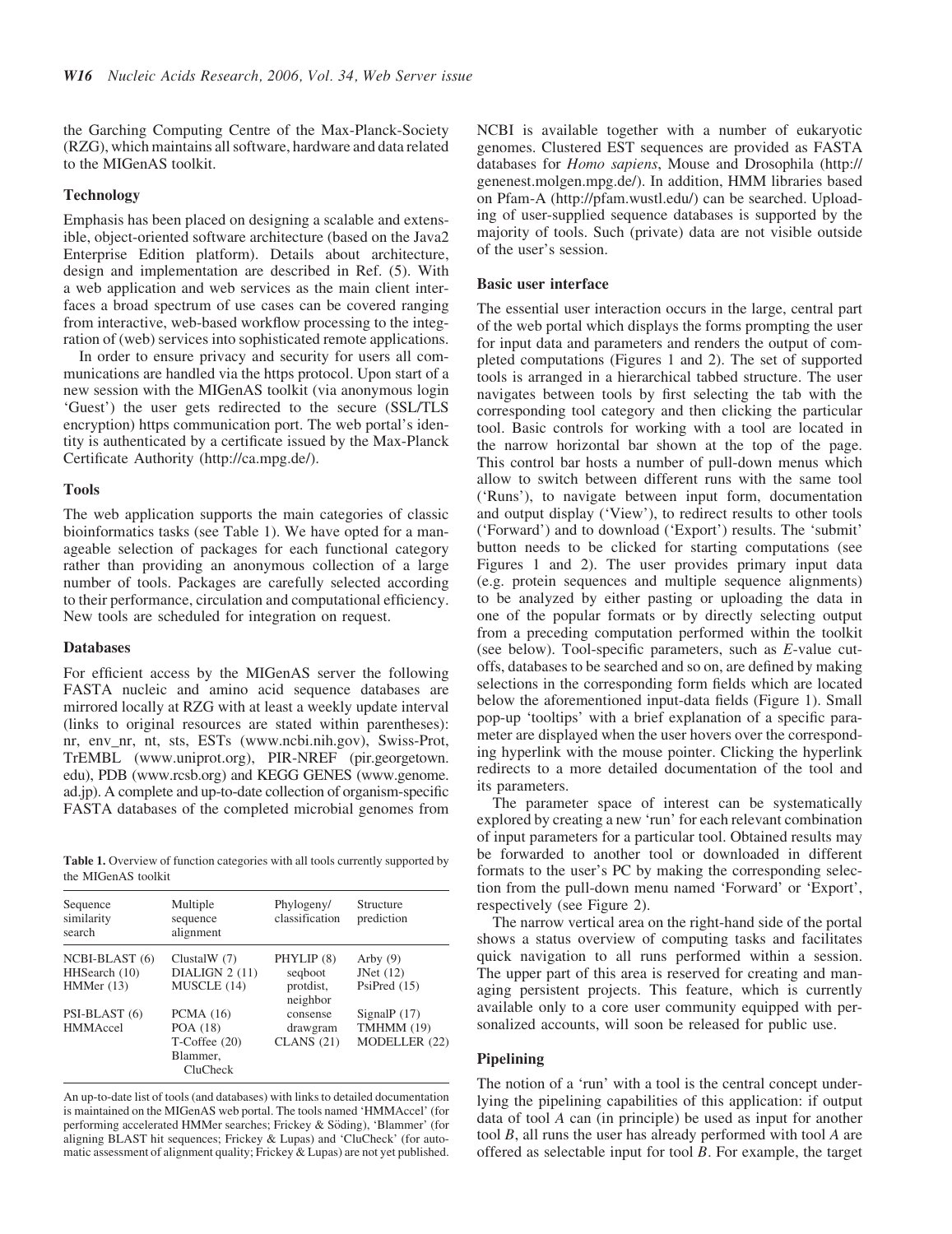|                                                         | <b>Max-Planck Integrated Gene Analysis System</b>                                                                                                                   |                                                                                 |
|---------------------------------------------------------|---------------------------------------------------------------------------------------------------------------------------------------------------------------------|---------------------------------------------------------------------------------|
|                                                         | <b>CLASSIFICATION</b><br>PHYLOGENY<br><b>ALIGNMENT</b><br><b>STRUCTURE</b><br><b>PIPELINES</b><br><b>HELP</b><br><b>SEARCH</b>                                      |                                                                                 |
| $\triangleright$ HOME                                   | POA<br><b>CLUSTALW</b><br><b>MUSCLE</b><br><b>TCOFFEE</b><br>DIALIGN<br><b>PCMA</b><br><b>BLASTALIGN</b><br><b>CLUCHECK</b><br><b>EDITOR</b>                        | <b>Guest login</b><br>no access to project                                      |
| <b>ABOUT</b>                                            | Runs: Run 1<br>$\mathbf{r}$<br>submit<br>ClustalW<br>Input<br>$\mathbf{r}$<br>View:                                                                                 | management: this                                                                |
| <b>NEWS</b>                                             | Select input for ClustalW                                                                                                                                           | session cannot be<br>saved                                                      |
| $\bigcup$ OBS<br><b>CONTACT</b>                         | ncbiblast:Run 1(seq: 1)<br>ncbiblast:Run 1(seq: 2)<br>Select hits<br>ncbiblast:Run 1(seq: 3)<br>selected 3 out of 6<br>Stored runs : ncbiblast:Run 1(seq: 4) v<br>G | all results will be lost<br>after session has<br>terminated                     |
| <b>START TOOLKIT</b>                                    | Enter Sequences to be aligned: (Clear<br>c                                                                                                                          | session timeout<br>interval:<br>10.0 <sub>h</sub>                               |
| START GENDB<br>LOGOUT<br>User ID:<br>Guest<br>Password: |                                                                                                                                                                     | <b>Active Tool/Run(?)</b><br>Run 1<br>$\overline{\phantom{a}}$<br>Job status(?) |
|                                                         |                                                                                                                                                                     | <b>Update</b>                                                                   |
| Login status:<br>logged in (?)                          |                                                                                                                                                                     | <b>Hide finished</b>                                                            |
|                                                         |                                                                                                                                                                     | Oncbiblast Run 1                                                                |
| GENOMES                                                 |                                                                                                                                                                     |                                                                                 |
|                                                         |                                                                                                                                                                     |                                                                                 |
|                                                         |                                                                                                                                                                     |                                                                                 |
|                                                         |                                                                                                                                                                     |                                                                                 |
|                                                         |                                                                                                                                                                     |                                                                                 |
|                                                         | Upload file with sequences:<br>с<br>Browse<br>upload                                                                                                                |                                                                                 |
|                                                         |                                                                                                                                                                     |                                                                                 |
|                                                         |                                                                                                                                                                     |                                                                                 |
|                                                         | Multiple Allgriment Parameters<br>order of input<br>$\mathbf{r}$                                                                                                    |                                                                                 |
|                                                         | Order of sequences in alignment:<br>10.0<br>Gap Open Penalty:                                                                                                       |                                                                                 |

Figure 1. Selection of input data and parameters for multiple sequence alignment computation with the ClustalW tool. In this example three independent sets of target sequences identified by three different preceding BLAST searches will be subjected to multiple sequence alignment.

sequences found in a run with a search tool such as BLAST can be immediately used as input for an alignment tool such as ClustalW (see Figure 1). The above mentioned 'Forward' pull-down menu which is displayed when inspecting tool results facilitates the forwarding of results to another tool for further processing (Figure 2).

In addition to such semi-automatic workflow management where the user interactively coordinates the succession of tools it is also possible to preconfigure a custom 'Meta'-tool (tab-group 'Pipelines') as a pipeline of individual tools and intermediate filters. The same pipeline can then be employed for conveniently processing different sets of input data and parameters. For example, such a tool pipeline could start by a sequence similarity search with the target sequences being filtered according to a chosen  $E$ -value cut-off, subsequently being subjected to multiple alignment, automatic validation and finally phylogenetic tree-building.

#### Customization of results, data integration

All relevant results of computations are internally interpreted ('parsed') by the server. This is not only a fundamental prerequisite for the pipelining capabilities described above but also allows us to add value to the raw results delivered by the underlying software packages. Figure 2, for example, shows a color-coded version of a scored multiple sequence alignment as computed by 'ClustalW' together with a ruler for residue-position numbers. As an example for a more advanced feature we point out the capability for comprehensive and reliable annotation of sequences by species and gene names, protein names as well as possible synonyms and accession codes in various sequence databases. This is based on the PIR-NREF (23) and UniProt (24) databases (since recently, PIR-NREF has been superseded by UniProt) and applies to all sequences which have been extracted from one of the major protein sequence databases. We also show literature links to PubMed (www.ncbi.nlm.nih.gov), which are related (according to the information provided by PIR-NREF/UniProt) to the protein under consideration. The complete text of PubMed abstracts gets asynchronously retrieved and is displayed in a small frame when the user hovers the mouse pointer over the PubMed icon, which is displayed next to, e.g. a BLAST hit.

Tasks for display and post processing of results, which require a higher degree of interactivity than an HTML-based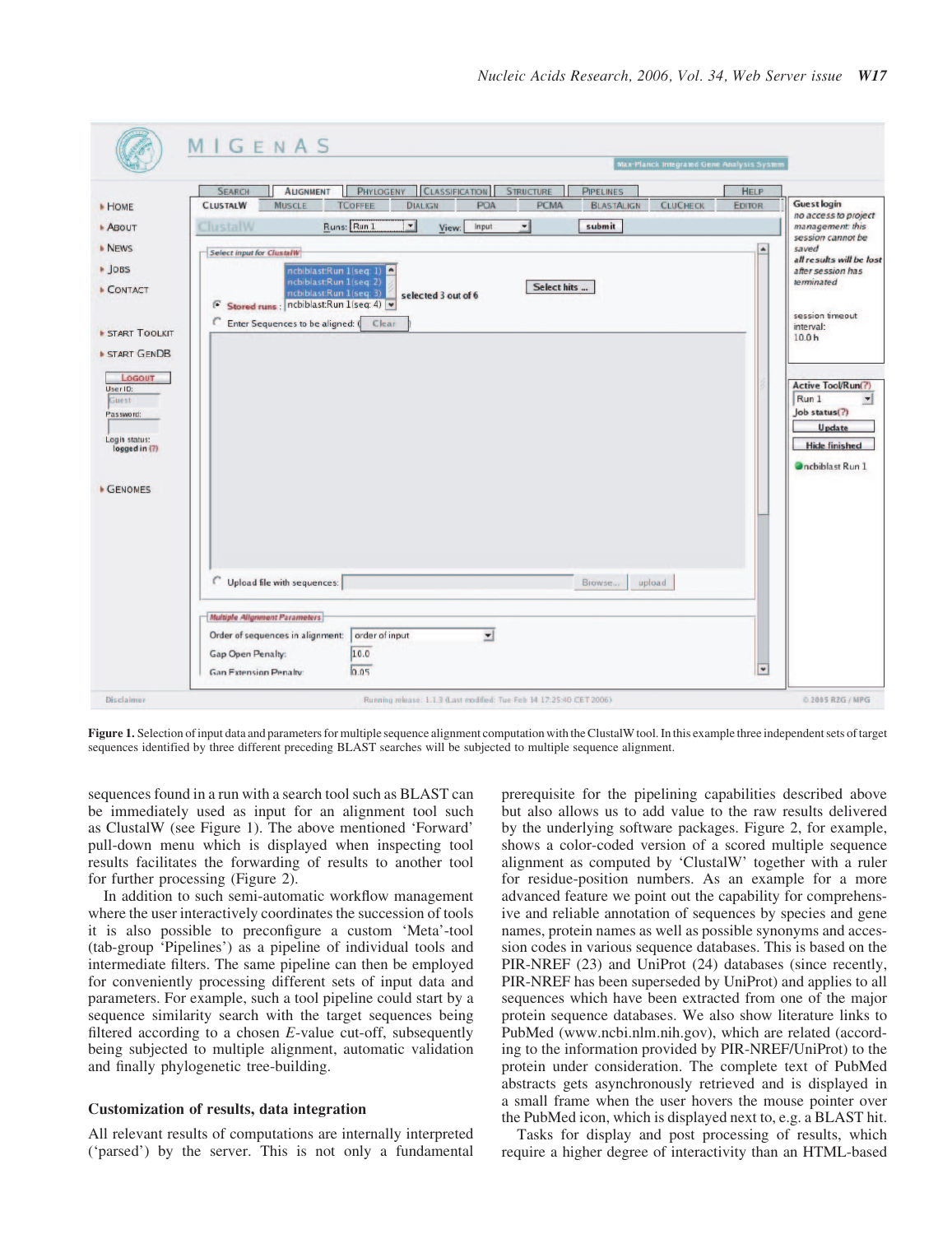

Figure 2. Result of a multiple sequence alignment computation with the ClustalW tool. The pulled-down menu named 'Forward' (top right) offers a selection of tools suitable for subsequent processing of the alignment.

web application conceivably can offer, are delegated to Java Applets. Examples are the applets named 'ATV' (25) for treeviewing, 'JalView' (26) for editing alignments, 'Jmol' (www.jmol.org) for rendering 3D protein structures and 'CLANS' (21) for interactive visualization of pairwise sequence similarities.

#### Parallel processing

The majority of tools supported by the MIGenAS toolkit allow parallel processing of multiple, mutually independent input data. When pasting or uploading a set of protein sequences, for example, or selecting multiple output from a preceding run for further processing with another tool, a new run with this tool is created automatically and executed in parallel for each individual input with only a single step of user interaction.

#### SOAP-based web services

Naturally, not all conceivable sorts of analysis and postprocessing procedures for tool results can be anticipated and implemented into a web application. In order to allow advanced users to take advantage of existing MIGenAS services, yet exert maximum control (e.g. by embedding them in their own scripts), programmatic access to individual tool interfaces is exported in the form of SOAP-based web services (cf. 27). This, in particular, allows integration with other third-party remote applications [see Ref. (28) and references cited therein]. Example code written in the Perl or Java programming language for a number of web service clients of the MIGenAS toolkit is distributed on request.

#### FUTURE DIRECTIONS

Development of the MIGenAS toolkit which we introduced in this article has been user-driven from the beginning. The functionalities of the toolkit are continually being updated and extended in response to requests and suggestions, which are emerging from the core user community of the MIGenAS consortium. According to the consortium's original focus on microbial genome research the majority of studies conducted so far has been dealing with microbial genes. Although the toolkit in principle is not limited to these types of analysis, the